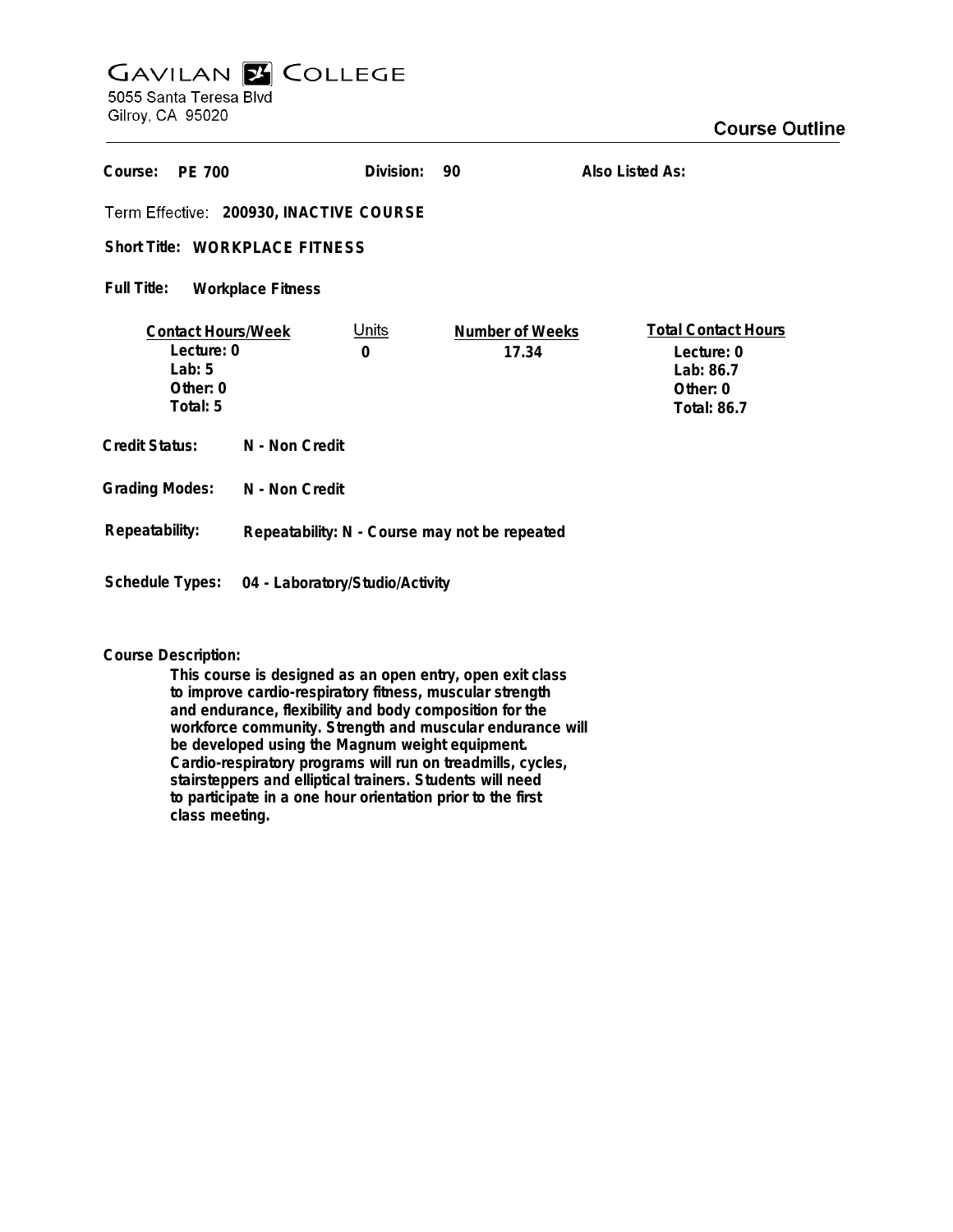**ARTICULATION and CERTIFICATE INFORMATION Associate Degree: CSU GE: IGETC: CSU TRANSFER: Not Transferable UC TRANSFER: Not Transferable PREREQUISITES: COREQUISITES: STUDENT LEARNING OUTCOMES: 1. Students will demonstrate the proper use of the Magnum Equipment and other weight training equipment ILO: 1, 2 & 7 Measure: Demonstration 2. Students will calculate and monitor their at rest and training heart rates ILO: 2, 4, 6 & 7 Measure: Performance 3. Students will explain the importance of and perform proper warmup and cool down exercises before and after their workouts ILO: 1, 2, 6, & 7 Measure: Performance 4. Students will have improved cardiovascular fitness, increase muscular strength and endurance, improved body composition and improved flexibility ILO: 2,6,& 7 Measure: Pre and post assessment 5. Students will develop a self-directed and self-monitored fitness program ILO: 1, 2, & 6 Measure: Demonstration TOPICS AND SCOPE: Inactive Course: 12/08/2008 WEEK 1 1-5 Students will participate in an orientation in the proper use and operation for each of the weight training machines. WEEK 2-6 5-25 HOURS Under supervision, students will develop and perform a 60 minute personalized, self-directed and self-monitored exercise program using the 9 Magnum workout stations and other weight training equipment: Leg extensions, seated leg curls, leg presses, ab cruncher, low back, bicep, tricep extension, pec/dec rear deltoids & shoulder press. Other equipment that will be used in the total body workout will be the stepper, bike, elliptical and the treadmill. In addition, students will perform warm up and cool down exercises and calculate their heart rates. This workout is repetitive over the course of the semester. WEEK 7 1-5 HOURS**